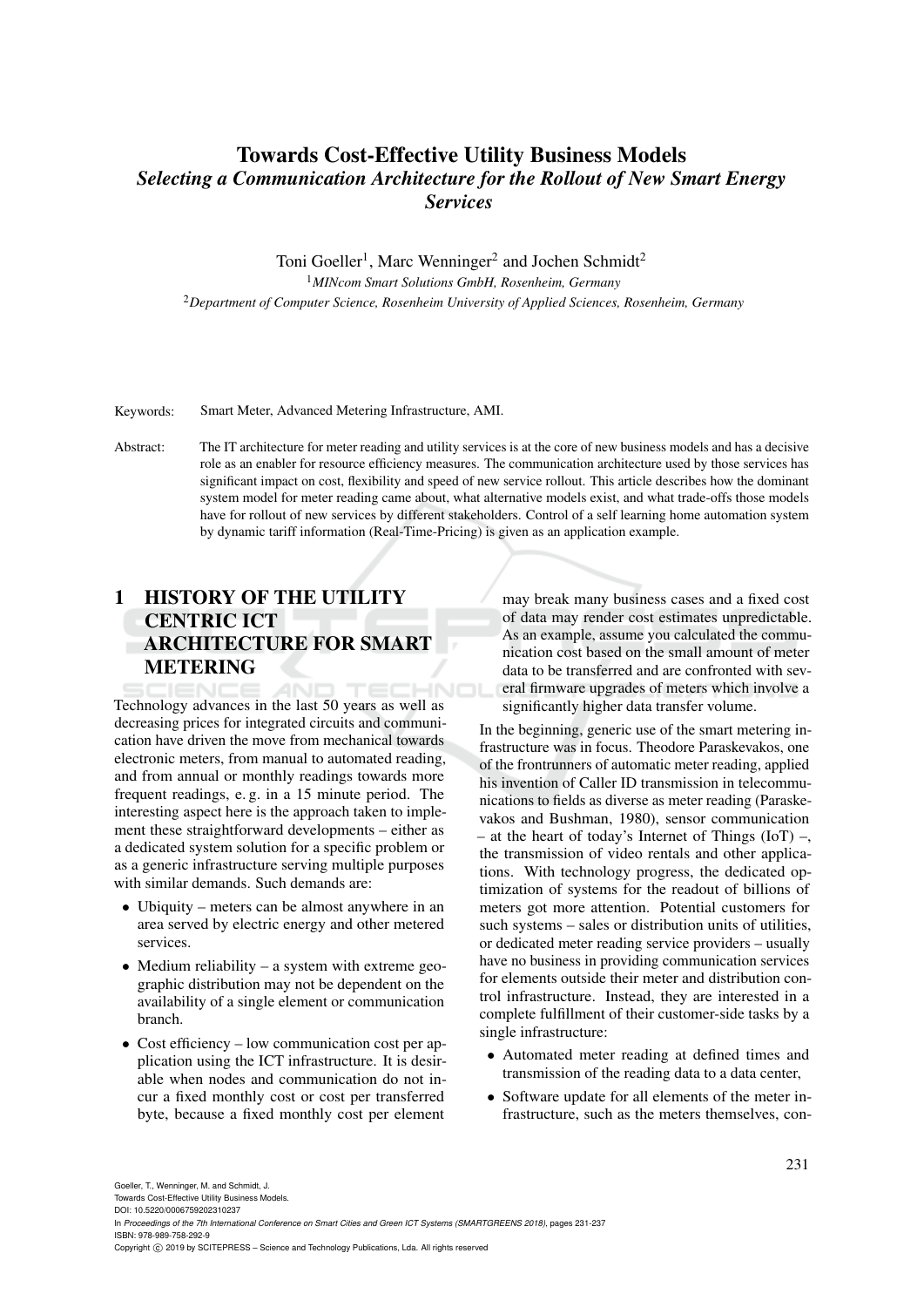

Figure 1: Traditional model for the Advanced Metering Infrastrucure. The utility's area of responsibility is depicted on the left, the customer's on the right. In some components (e. g. home automation, sensors and actuators), the sphere of influence overlaps or depends on the service model.

centrators and data hubs,

- Configuration of meter infrastructure elements,
- Securing bidirectional communication to inhibit tampering with reading data as well as modification of firmware running on meters or other elements of the metering infrastructure.

Such customers are almost always confined to a region or a country, and are subject to a long history of national or regional regulation. Thus their interest for globally standardized solutions is low, since potential cost benefits by global purchasing are offset by the effort to convince the regulator to drop national requirements in conflict with global solutions. This is reflected in the large number of physical<sup>1</sup> and logical communication protocols employed in meter reading systems. For each solution, this means a smaller market and less competition within its region. For a system, this means less compatibility among potential solution components. Besides the fact that national specifics in regulation hinder the definition and adoption of global standards in the metering field, the use of this infrastructure for services beyond its scope and provided by other organizations would create additional legal and administrative complications. As long as the cost of an exclusive meter reading infrastructure can be offloaded to customers and/or citizens, traditional utilities will have little incentive to engage in services reusing the metering infrastructure.

However, the generic infrastructure tasks listed above led utilities to plan value-added services of their own on top of the meter reading communication infrastructure. A typical service area is the optimized use of electrical energy – e. g. by identifying energy-intensive devices or by optimizing the time-of-use according to the utility's incentives. Naturally, the utilities plan to offer these services over the infrastructure they control (see Figure 1). At consumers' homes, small offices or workshops, this can be achieved by adding a communication link between the meter infrastructure and a home automation system – either an existing one or a system delivered to the customer as part of a service contract. As shown in Figure 1, sensors, actuators and information systems can be connected directly to the utility driven infrastructure. This model is used in classic ripple control or with the in-home display of an external meter. Or, sensors, actuators and information systems can be connected to a home automation system which in turn is influenced by information issued by the utility via its infrastructure. For the sole purpose of meter reading dedicated large scale system rollouts have started about 15 years ago and will be extending well into the 2030s. This has happened in parallel to the buildup of other communication infrastructure and in parallel to the almost ubiquitous availability of smartphones supporting WiFi and mobile data. The pace of alternative communication system rollouts will further accelerate with IoT sensor deployment and with applications that rely more and more on online connectivity. It is not necessarily a bad thing to have several dedicated systems performing similar tasks. Some criteria to decide whether an additional communication system is useful are total cost, total system complexity (especially complexity of applications relying on several communication systems) and the speed of innovation rollout (which may be higher in a dedicated system). Our question is: Which system architecture supports innovation in the energy and utility markets, which are subject to rapid changes – some of them with the potential to be disruptive? To this end, we will look at two examples of cost and complexity drivers. Then we discuss the evolution of the economic and regulatory landscape in its influence on the usefulness of architecture choices. We have a look at communication systems available in homes and small enterprises and discuss which architecture enables fast and cost-effective rollout of new business models. For this architecture, we describe a sample application which is currently being realized.

<sup>1</sup>Narrowband powerline communication like Echelon, Prime, G3, broadband powerline communication, Wireless MBus, LoRa, Sigfox, GPRS, LTE, Zigbee, WiFi and Low Power WiFi dialects, just to name a few.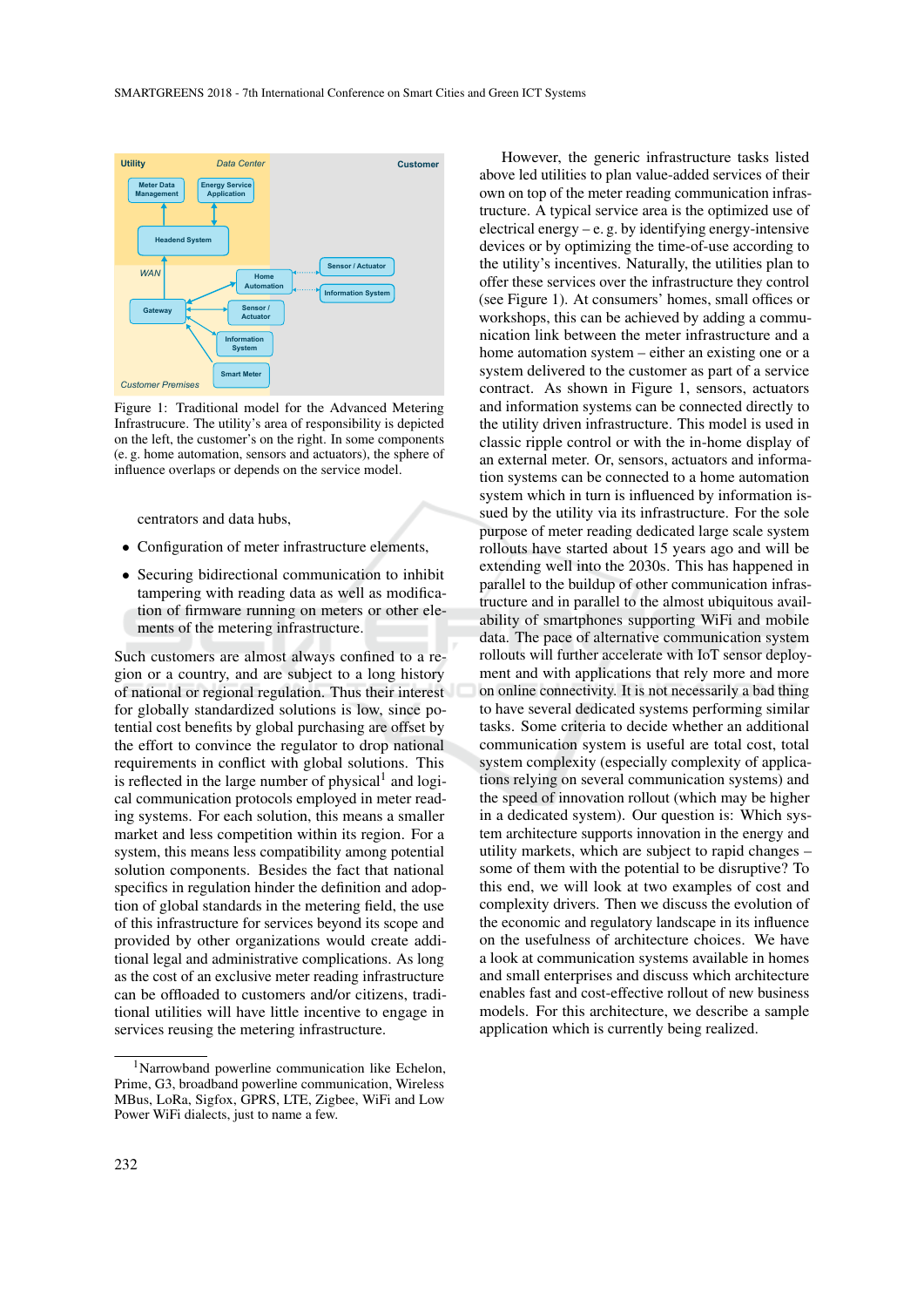## 2 EXAMPLES FOR COST AND COMPLEXITY DRIVERS

Using a dedicated communication infrastructure means all costs have to be covered by the applications having access to and using this infrastructure. In the extreme case of smart metering, only an annual reading is necessary to bill a classic residential tariff. In this case, the meter reading infrastructure has to transmit no more than a few bytes of useful payload every year. When we assume that the operational cost for a smart metering infrastructure is up to 50 Euro a year compared to a classic Ferraris meter with annual reading, and that the meter reading can be coded in a 50 byte data unit, we get communication costs of 1 Euro per byte. When 15 minute readings are required and transmitted we transmit 35 kByte per Euro communication cost, or 29.26 Euro per MByte of payload. This is a considerable price, even compared with the most expensive volume-based mobile data tariffs. When other applications want to use this communication infrastructure, its owner will tend to charge a prohibitively high cost, so that many applications will become economically unfeasible over this infrastructure. Thus, third parties very probably will use another available communication infrastructure.

As mentioned before, the variety of communication protocols in dedicated metering infrastructures increase cost and complexity. This is illustrated by the requirement of a separate display (In-Home Display) for smart meters in some countries. A separate display makes sense when the customer has no access to the meter itself, e. g. when the meters for several apartments are located in the basement of an apartment complex or when the meters are mounted on a nearby pole to inhibit tampering. Smart meters often have built-in wireless MBus or PLC modems, but a greater choice of In-Home Displays exists with Zigbee modems. If the utility does not want to buy all components from a single source, it is often penalized by the need for gateways with protocol conversion. In addition, data content, presentation and data security from time to time necessitate software and configuration updates. Therefore, a secure software distribution and activation platform has to be developed or extended for each new integration component like an In-Home Display. To develop and maintain such a platform is costly and incurs permanent operating expenses. Furthermore, professional displays generally offer limited functionality at a higher price than consumer goods. When we look at the In-Home Display problem a second time, the question is whether we need an In-Home Display at all. Any old smartphone has more functionality and – most importantly – comes with a well-established software distribution platform. Better still, a smartphone is available at almost all customers, who have no interest in yet another display hardware (Gosden, 2015). The requirement to use this superior and customer-friendly solution is support of WiFi, the most widespread communication solution. By doing that, solutions from other industries are immediately available to the utility industry, yielding immediate cost and customer satisfaction benefits. The consideration for regulation is not to specify technical detail, which is often based on a specific solution approach and risks to mandate inferior solutions after new approaches have become available (see (UK Department of Energy & Climate Change, 2016) for an example of the lengthy and cumbersome process to scale back on technical detail in regulation).

## 3 REGULATION AND ECONOMIC DEVELOPMENTS

Utility services belong to basic needs and competition on the physical access is rarely feasible for the supply of energy, water, gas or long-distance heating. Therefore utility services including metering, transmission and remuneration of meter readings are highly regulated. Also regulated is the unbundling of generation, transmission, distribution and sale of electric energy. In Germany, the operation of metering points is defined as an additional role; due to the security solution specific to Germany (BSI-Gateway, smart metering system) the meter point operator has additional regulated tasks (Smart Metering Gateway Administration). The combination of role unbundling and regulation of network charges results in side-effects, which render offering new services via traditional market roles unprofitable. For example, sales is burdened with higher network charges when energy consumption of private households deviates from standard load profiles.

Offering further energy services is usually unregulated business, at least if they are organizationally separated from the regulated market roles, based on a separate contract (opt-in), and obtain the required meter readings (where necessary) with consent of the customer using other ways than the official smart meter gateway. Economically, the energy provider market is developing towards more complex contractual relationships: Distributed energy generation provides manifold possibilities for optimizing the local or regional utilization of renewable energy sources by personal and regional use. This helps to reduce necessary investment in transmission, and to share the resulting savings. Presently, only one sales contract per endcustomer is foreseen. With self-consumption and the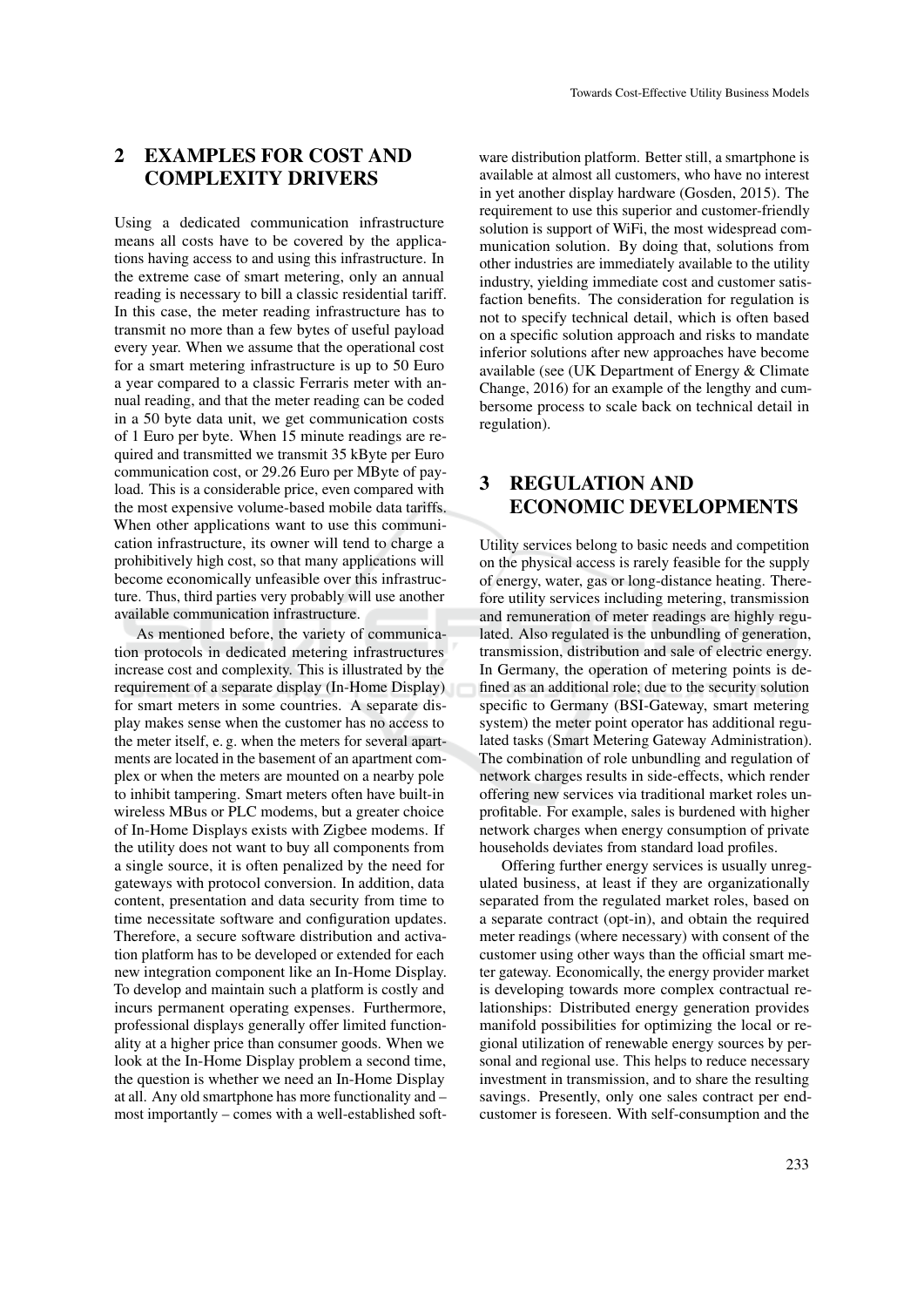future possibility of local peer-to-peer selling, the traditional energy sales contract will carry less value in terms of energy delivered and more in terms of an insurance to provide a supply guarantee that steps in when locally produced energy is not available in sufficient quantity. This will – at a pace the regulator allows – lead to a considerable increase of connection fees. Possibly, this increase will be compensated by a decrease in the kilowatt-hour rate. In any case, the share of sales, and presumably also the total revenue, that depends on metered and priced readings in compliance with regulation will decrease. Therefore, the economic benefit of the metering infrastructure will decrease further, the "cost of smart metering" to "energy consumption revenue" ratio will become less and less favorable, as long as there are no other applications that use the metering infrastructure.

Applications going beyond pure energy supply usually require hardware on the customer side. The development in the area of home and office automation solutions is currently very dynamic, regarding both the functionality provided as well as interfaces offered for device and solution integration. For a utility company, selecting a home automation solution or a home automation portfolio and integrating it with its communication infrastructure therefore poses a high risk. Any choice would have to be accompanied by continuous market observation, and must be updated if required, entailing new integration efforts. The customers' quality demands on a solution recommended by the utility company are higher than those on one purchased directly from some retailer, putting additional pressure on the utility's ability to compete. Also, home automation provides many functions (comfort, security, entertainment, amongst others) which are neither in the utility's focus nor is it the customer's expectation that the utility excels in all application areas of home automation. And even if the utility or its energy service provider offers an attractive package, the customer may be uncomfortable with external control of his private sphere. If the hardware on the customer side is linked via the same communication infrastructure that is used for meter readings, the provider is not free regarding the integration. In addition to that, specific German regulation requires that data flows which are not defined yet in the smart meter gateway specification must be cleared by the Federal Network Agency (Bundesnetzagentur) and the Federal agency for Information System Security (Bundesamt für Sicherheit in der Informationstechnik, BSI). Using the regulated infrastructure for unregulated services therefore poses a high project risk. This is an inherent problem, as it cannot be the duty of regulation to identify possible innovative business models before the market does, and

adjust the rules proactively to these business models.

Thus, the regulated and the new unregulated services in the energy sector should be separated, both organizationally and regarding the communication infrastructures, if delays and uncertainty factors are to be avoided when launching new services.

### 4 EXISTING SYSTEMS AND FURTHER APPLICATIONS

For system optimization the following communication systems common to residential or office areas can be considered:

- 1. Communication infrastructure for smart meter readings: regulated; completion of nationwide rollout in Germany by 2032.
- 2. Internet via landline, cable or mobile modem, usually with WiFi access point: 2016 available in 89.3% of all households (Statistisches Bundesamt, 2017a). Under control of the owner/tenant, regarding contracts as well as availability, which depends, e. g., on whether the modem is turned on or whether the current WiFi password is known to the clients.
- 3. Internet via smartphone, maybe with WiFi access point: used in 2017 by 70.5% of all persons aged 10 and above living Germany (Statistisches Bundesamt, 2017b). Controlled by the smartphone user; physical presence of the user, active device as well as availability of data connection via mobile network required.
- 4. Public WiFi: Currently low availability in households, with increasing tendency in densely populated areas.

For the regulated application of meter readings the communication systems 2-4 were rejected early on, as they are outside the control of the provider, and their use by the provider might entail considerable coordination effort between provider and communication contract holder.

By bundling energy and internet supply it would be quite possible to integrate the communication modem in the meter, thus guaranteeing the uninterrupted function of the modem under control of the utility company or the internet provider. As an opt-in offer this kind of bundling would be unobjectionable – the network separation between smart meter system and the customer's home network could be realized without difficulty using logical network separation functionality provided by modern modems. This model promises considerable savings, as only a single communication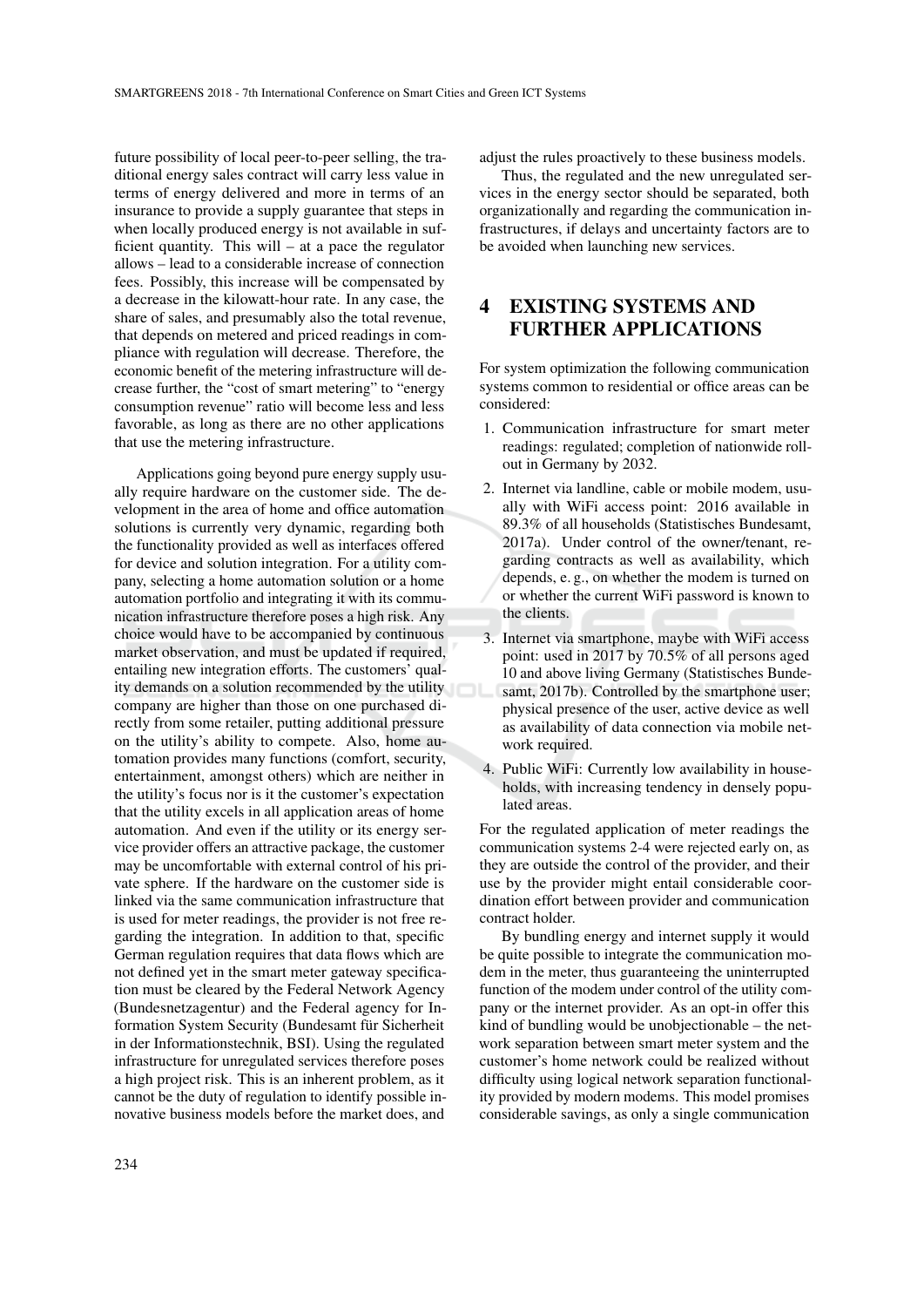infrastructure and its operation is required, refinanced by two utilizations. Unfortunately big utility companies had substantial concerns, fearing that telecommunication providers would become competitors in the energy sector, and that they would facilitate market entry by this bundling model. Still, this approach is an excellent business model for municipal utilities that hold shares in local telecommunication providers.

Generally, concerns regarding the reliability of customer-provided infrastructure cease to apply when the service is in the customer's self-interest. In the application example presented in this paper (Section 6) this is obtained by providing tariff information via the customer's internet link, resulting in lower energy costs and optimization of the utilization of the customer's own energy sources and storages.

Public WiFi (item no. 4) is the only technology available independently of contracts with mobile network operators in virtually any smartphone<sup>2</sup>. The fact that public WiFi access points become more widespread is powered by several strongly growing applications, as it uses the most pervasive wireless communication technology with the most affordable chip-sets. It is therefore suitable for communicating with all sensors and actuators that are connected to a power supply or have sufficient ambient energy at their disposal for energy harvesting. For local control and inspection applications, a common smartphone can be used over WiFi with authentification; dedicated maintenance hardware is not required. Further applications for public WiFi are in-house location-based services and connectivity offers for citizens and customers. All these reasons will lead to public WiFi coverage increase in city regions, albeit not a coverage that will ever come close to 100% of all supplier end-points.

If – as in the case of smart metering – no realtime communication is required<sup>3</sup>, in many cases a secure connection over any smart phone can be used<sup>4</sup>. This requires that smartphone users get incentives for the data transport. As data transmission using a dedicated infrastructure is very expensive (cf. Section 2), the budget for such a reward is sufficiently large. A study performed by the TU Munich is available that

<sup>2</sup>Bluetooth is not much worse regarding modem pervasiveness, but less attractive due to its short range and lower bandwidth.

<sup>4</sup>In Germany the requirements for a smart meter system specify that a permanent tunneled connection is mandatory.



Figure 2: Providing energy services through dedicated *and* public communication systems.

compares costs between traditional meter reading and readings using existing smartphones (Schwab et al., 2016).

To conclude: Several communication devices are available that can be accessed in households, as well as several applications refinancing a joint communication infrastructure, thus lowering the application-specific costs of communication considerably.

#### 5 OPTIMIZING PROVIDER ORGANIZATION AND ICT-ENVIRONMENT TIONS

Respecting costs, complexity and regulation, the follow conclusions can be derived:

- Additional services beyond the regulated ones should make use of generic communication infrastructures and interfaces (LAN, WiFi) in order to avoid high costs for development and operation and an increase in project risk.
- The communication infrastructure does not need to be the property of the provider, as delivering unregulated services is always an opt-in model. This implies the customer's interest in service delivery and provides the service provider with a motivation for a customer-centric approach.
- The service should make use of control standards, or, if not possible, combine quasi-standards to control or influence smart home products to avoid the need for custom hardware.

Thus, it seems advisable that new energy and provider services are delivered using an existing communication infrastructure as shown in Figure 2. The protection of data privacy is governed by generic consumer protection and privacy rules. Those rules are much more

<sup>&</sup>lt;sup>3</sup>For billing a monthly transmission of 15-minute readings is sufficient even for real-time pricing. For measuring feedback in demand-response applications a higher rate makes sense; as feedback-measuring is a statistical evaluation, obviously not all meter points have to be transmitted for each feedback-round, as long as the readings can be stored in the meter or concentrator sufficiently long.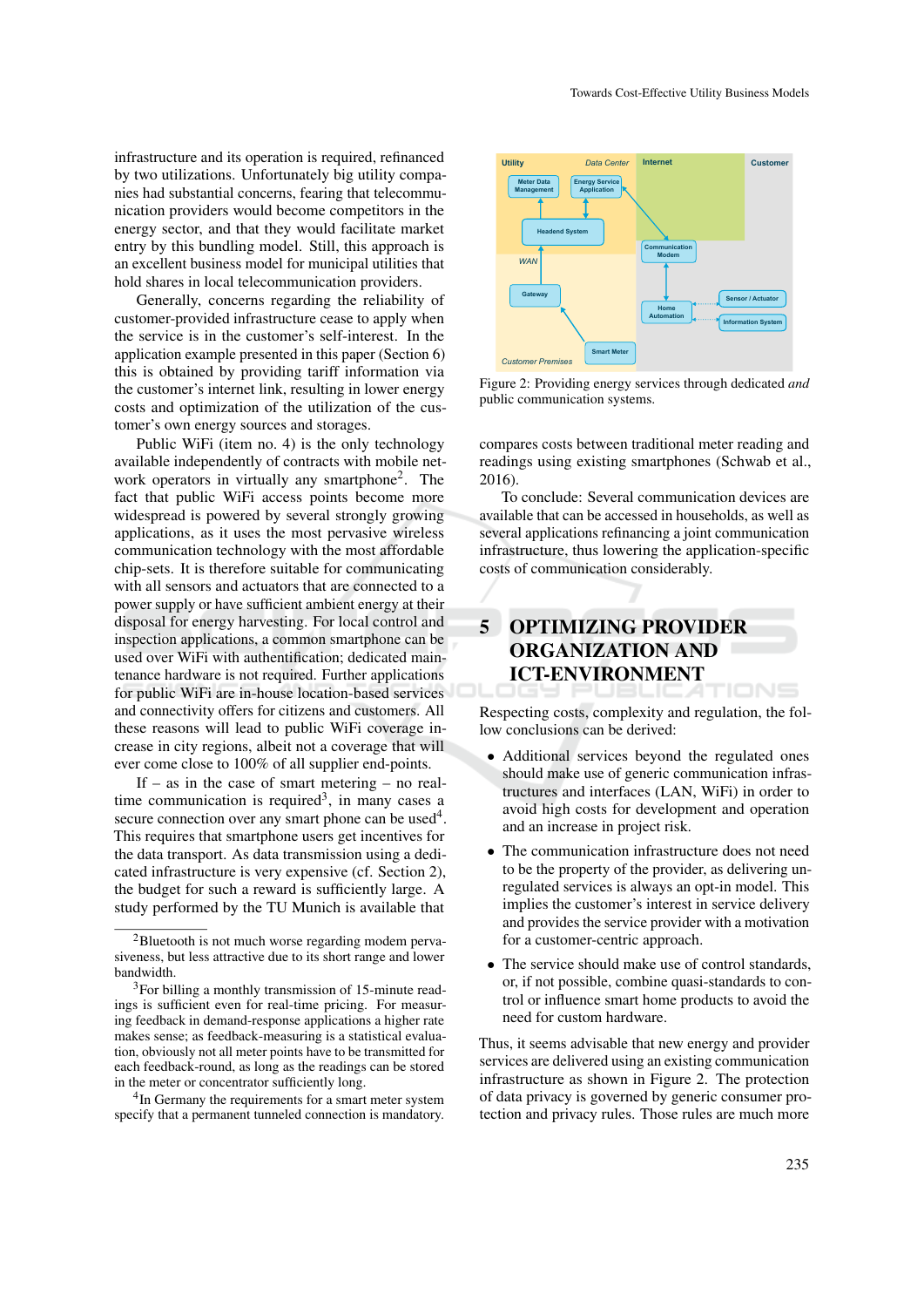

Figure 3: Communication in shared infrastructures.

generic than specific requirements on the handling of meter data and thus apply even to new business models that did not exist when the regulation was written.

The regulation and role concept of intelligent metering systems are of no relevance in terms of additional energy services, as they are not regulated energy delivery services. In this system model, subsidiary companies of energy providers and other third party energy service companies may provide their service by conclusion of a contract with the customer.

In Germany regulations demand intelligent metering systems to only use tunneled connections, other countries may not regulate the communication, thus not enforcing a dedicated communication infrastructure <sup>5</sup>. This is shown in Figure 3.

The communication architectures in Figure 2 and Figure 3 are heavily affecting the system costs and variety of providers. As a side effect it is also lowering the entry threshold for IoT applications. Thus, if smart metering is utilizing and investing in a shared infrastructure, it will support the development of additional local applications. The previous chapter has shown that it is possible for alternative providers to provide services without accessing the smart meter infrastructure. Even the lack of access to energy consumption readings of the meter operator can be substituted by measuring consumption using one or several additional calibrated meters within the customer's electric circuit. Possible deviations within the range of the calibration tolerance are in most cases insignificant and manipulations can be detected by comparison with the readings of the energy provider. In a regulated energy market, traditional energy providers do not have the possibility to prevent alternative services, they only get to choose their communication architecture and the resulting investment costs of their services. The cooperation with



Figure 4: Adaptive home automation guided by dynamic tariffs.

alternative service providers also results in substantial cost reduction and increase of customer benefits for traditional providers of energy services and energy delivery.

### 6 APPLICATION EXAMPLE

Highly dynamic energy tariffs, known as Real-Time-Pricing (RTP), are an example for additional energy services. In (Wenninger et al., 2017) we describe a generic, incentive-based load shifting method that operates independently from the energy provider's infrastructure by using RTP and a Home-Automation-Gateway (HAG, see Figure 4). Based on the same infrastructure, instead of providing highly dynamic prices as an incentive for load shifting, it is possible to implement a bonus system where the customer will be provided with an inducement in form of a bonus while having a static energy tariff.

The HAG fulfills the task of automatically shifting loads under the premise of respecting the customers' habits when using appliances. This minimizes the risk that load shifts would have negative effects on the customers' habits, which would lead to issues regarding user acceptance of the automation system. We achieve this by creating user profiles based on high resolution energy data, which provides insight into the residents' appliance usage habits. Based on this profiling, it is possible to predict the probability of appliance usage, thus only scheduling load shifting tasks within the user's comfort zone. Through an information system the customer can be provided with incentives for manual load shifting of appliances that cannot be controlled automatically by the HAG. The operation of such systems requires requesting current energy tariffs from a tariff server as well as high resolution energy data provided by a smart meter. Additionally, the HAG requires access to local appliances such as washing

<sup>&</sup>lt;sup>5</sup>In case the provider makes use of mobile communication standards such as GPRS or LTE, the metering system does already utilize a non-dedicated communication system.